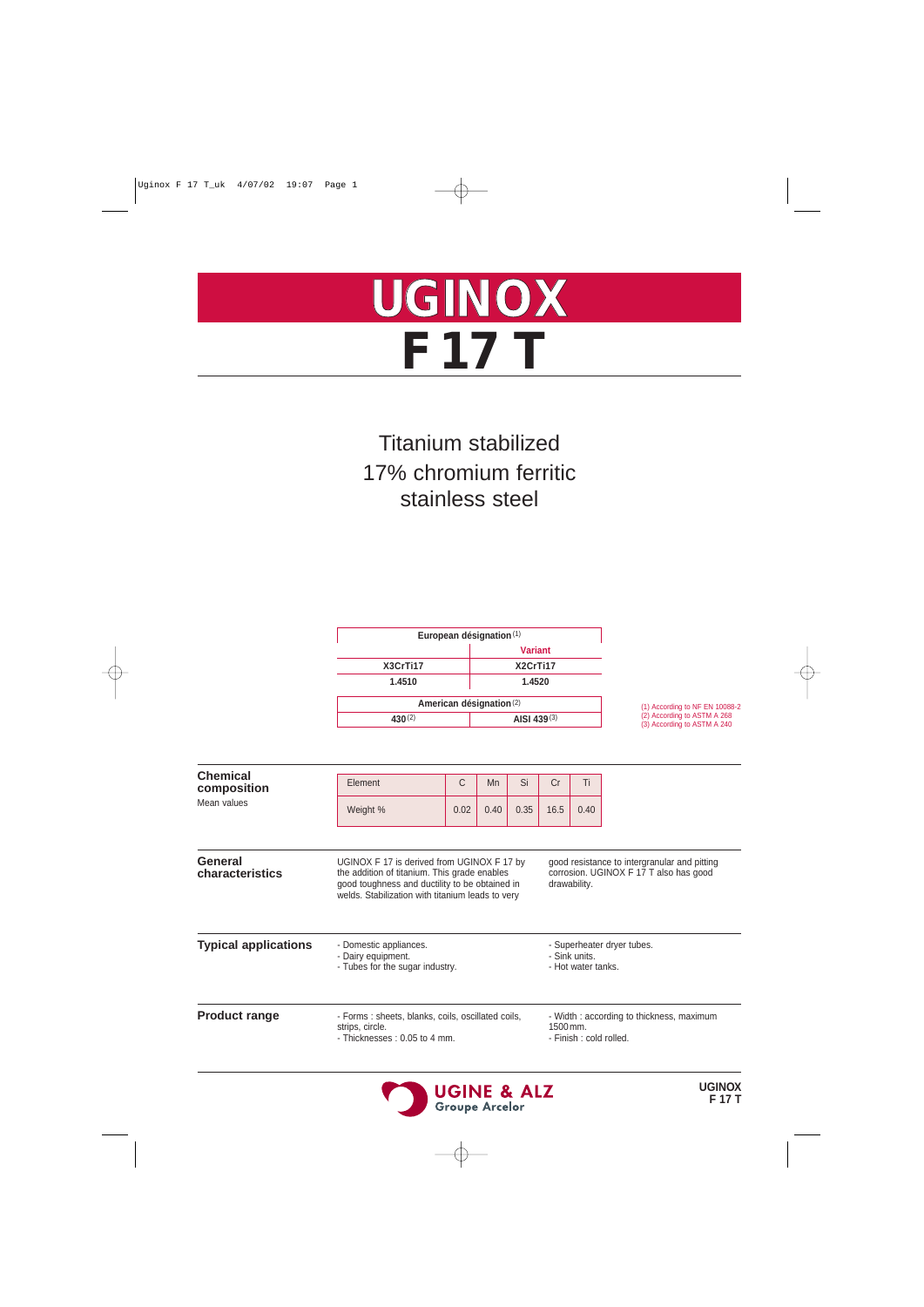## **Physical properties**

#### (cold rolled sheet)



#### **Tensile properties Annealed condition**

According to NF EN 10002-1 (Oct. 1990), specimen perpendicular to the rolling direction

Specimen  $Lo = 80$  mm (thickness  $<$  3 mm)

Lo =  $5,65\sqrt{50}$  (thickness  $\geq 3$  mm).

1 MPa =  $1$  N/mm<sup>2</sup>

**At high temperature** 

|          | Rm <sup>(1)</sup><br>(MPa) | Rp 0.2(2)<br>(MPa) | A(3)<br>(% ) | <b>Brinell</b><br>hardness |  |
|----------|----------------------------|--------------------|--------------|----------------------------|--|
| Annealed | 450(1)                     | 300(1)             | 30(1)        | $\leq 78$                  |  |

(1) Ultimate Tensile Strength (UTS) (2) Yield Strength (3) Elongation (El)

(1) Mean values



#### **Effect of cold work**



(typical values)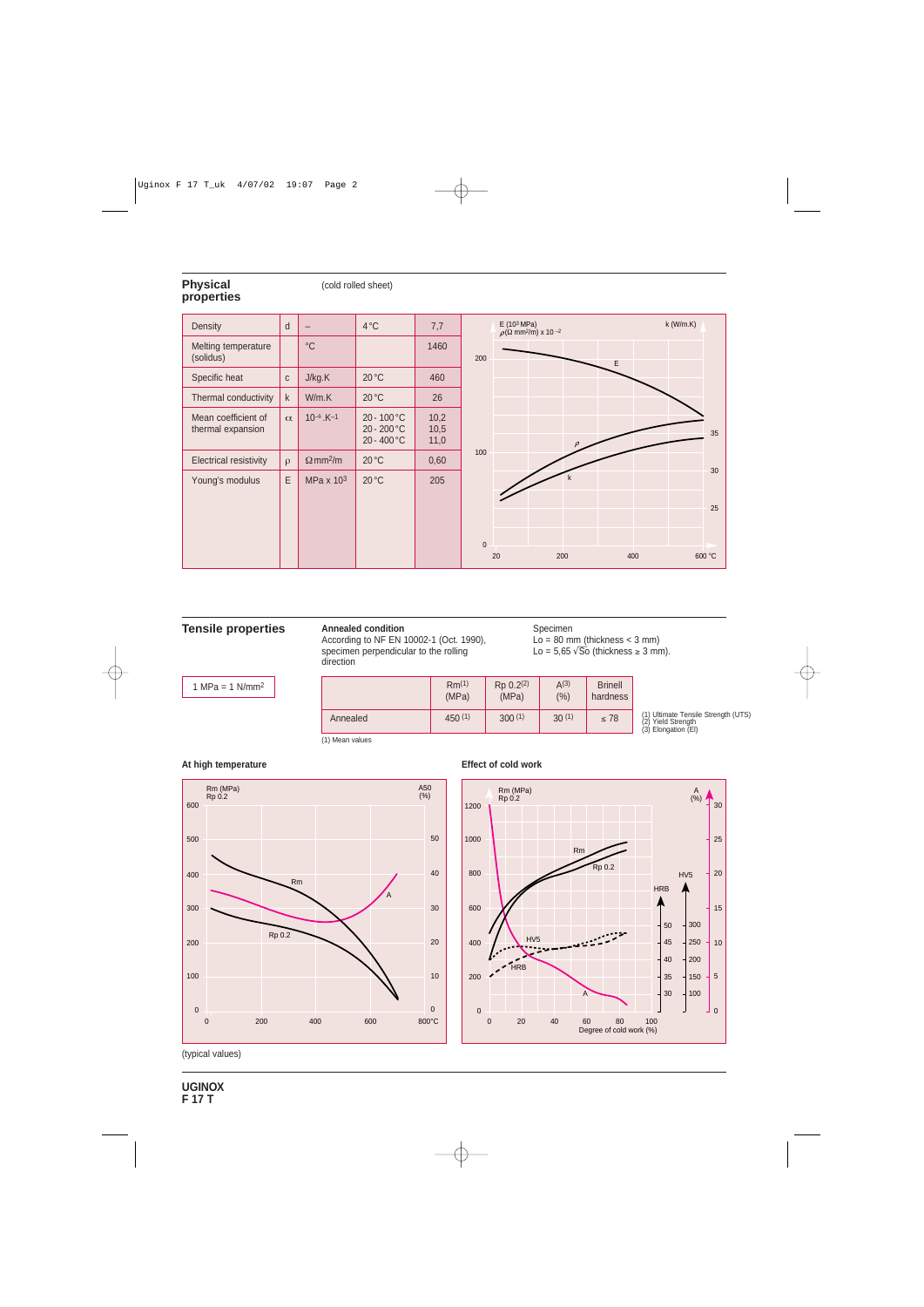### **Corrosion resistance**

UGINOX F 17 T extends the range of applications of UGINOX F 17. The stabilization of carbon and nitrogen confers good resistance to intergranular corrosion. Furthermore, titanium also ties up sulfur, leading to improved resistance to pitting corrosion. Like all ferritic stainless steels, UGINOX F 17 T is insensitive to stress corrosion cracking. The corrosion resistance of welds is similar to that of the base metal.

UGINOX F 17 T has good resistance to mineral acids (HNO3), cold dilute organic acids and cold oxidizing and alkaline salt solutions. It also has good resistance to atmospheric corrosion, high temperature oxidation and hot water.

After cleaning with chloride containing reagents, thorough rinsing is essential.

# **Welding**

| <b>Welding process</b>      | No filler metal            | With filler metal |                                                |                                                          | Shielding gas*                                                                                          |
|-----------------------------|----------------------------|-------------------|------------------------------------------------|----------------------------------------------------------|---------------------------------------------------------------------------------------------------------|
|                             | <b>Typical</b>             | <b>Thickness</b>  | Filler metal                                   |                                                          |                                                                                                         |
|                             | thicknesses                |                   | Rod                                            | Wire                                                     |                                                                                                         |
| Resistance - spot<br>- seam | $\leq$ 2 mm<br>$\leq$ 2 mm |                   |                                                |                                                          |                                                                                                         |
| <b>TIG</b>                  | $< 1.5$ mm                 | $> 0.5$ mm        | W. Nr 1.4370<br>ER 308 L (Si)<br>ER 316 L (Si) | W. Nr 1.4370<br>ER 308 L (Si)<br>ER 316 L (Si)           | Argon<br>Argon + helium                                                                                 |
| <b>PLASMA</b>               | $< 1.5$ mm                 | $> 0.5$ mm        |                                                | W. Nr 1.4370<br>ER 308 L (Si)<br>ER 316 L (Si)           | Argon<br>Argon + helium                                                                                 |
| <b>MIG</b>                  |                            | $> 0.8$ mm        |                                                | W. Nr 1.4370<br><b>ER 308 L Si</b><br><b>ER 316 L Si</b> | Argon + $2\%$ CO <sub>2</sub><br>Argon + $2\%$ O <sub>2</sub><br>Argon + $2\%$ CO <sub>2</sub> + helium |
| S.A.W.                      |                            | $> 2$ mm          |                                                | ER 308 L<br>ER 316 L                                     |                                                                                                         |
| Electrode                   |                            | Repairs           | E 308 L<br>E 316 L                             |                                                          |                                                                                                         |
| Laser                       | $< 5$ mm                   |                   |                                                |                                                          | <b>Helium</b><br>In certain conditions, argon                                                           |

\* Hydrogen and nitrogen forbidden in all cases

### **Mechanical properties of welds**

(GTAW process without filler metal).

Comparison with UGINOX F 17, 18-10 L and  $18-9E$ 

|            |                       |             | Weld joint* |                 |          |           |
|------------|-----------------------|-------------|-------------|-----------------|----------|-----------|
| EN 10088.2 | Grade                 | <b>AISI</b> | Rm<br>(MPa) | Rp 0.2<br>(MPa) | A<br>(%) | Rupture   |
| 1.4016     | <b>UGINOX F17</b>     | 430         | 500         | 340             | 15       | <b>BM</b> |
| 1.4510     | UGINOX F 17 T         | 430 Ti      | 450         | 300             | 25       | <b>BM</b> |
| 1.4306     | <b>UGINOX 18-10 L</b> | 304 L       | 600         | 300             | 35       | <b>BM</b> |
| 1.4301     | UGINOX 18-9 E         | 304         | 630         | 300             | 35       | <b>FZ</b> |

\* Typical values for transverse tensile tests in the as-welded condition. Results obtained at room temperature after grinding flat a 2 mm thick weld.

In the above example, since rupture occurs in the base metal, the Rm and Rp 0.2 can be taken equal to those in the base metal. Only the elongation falls.

\*\* BM = base metal, FZ = fusion zone

No heat treatment is necessary after welding. The welds must be mechanically or chemically descaled, then passivated (decontaminated).